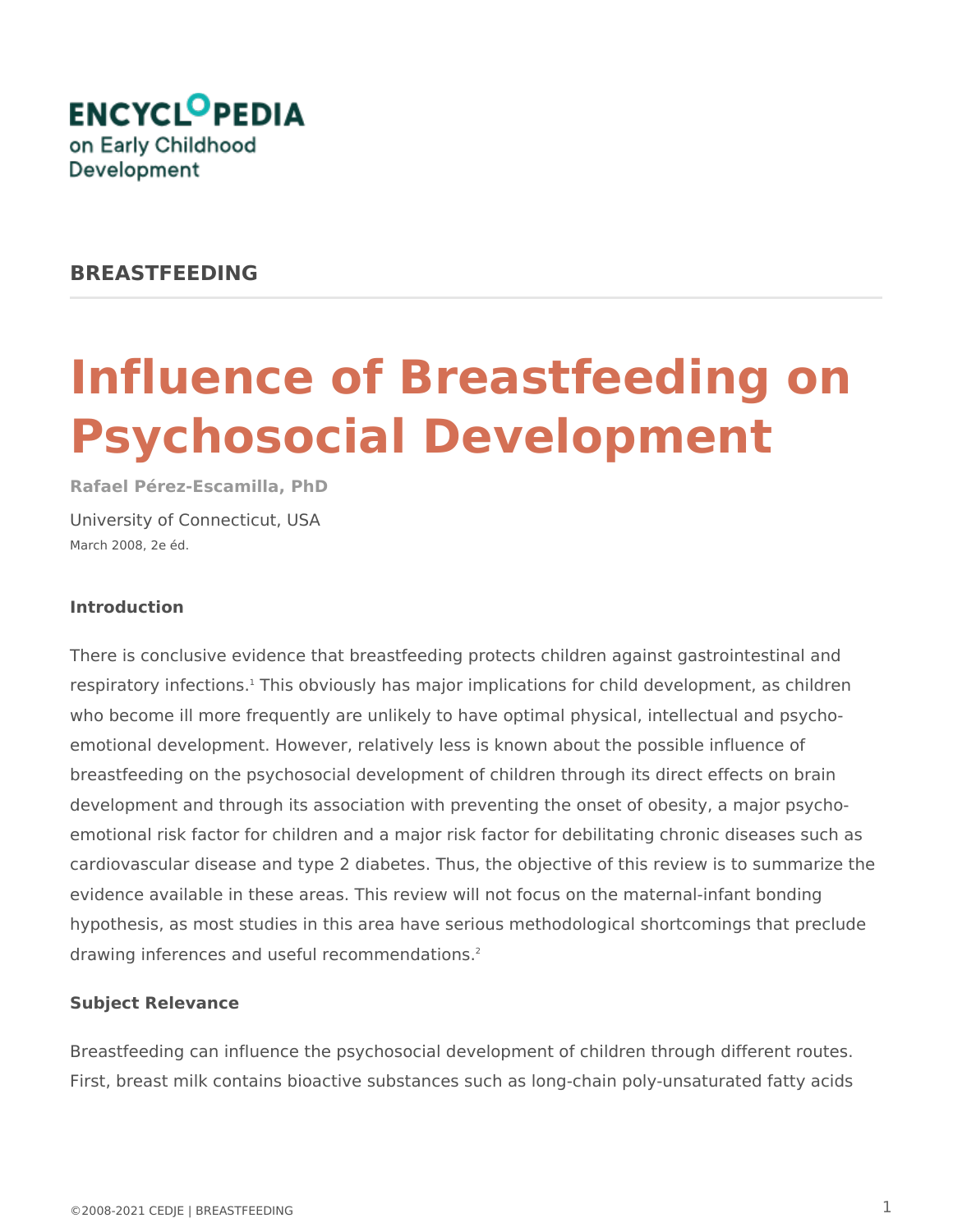(PUFAs) that are crucial for brain development. Indeed, two PUFA derivatives known as arachidonic acid (AA) and docosahexaenoic acid (DHA) play crucial roles in the proper growth, development and maintenance of the brain.<sup>3</sup> In most parts of the world, infant formulas are still not fortified with these PUFAs. Thus, it is not surprising that breastfeeding has been consistently associated with improved central nervous system development, as indicated by improved visual acuity in relationship to formula-fed infants.<sup>4</sup> Second, both biological properties and differences in maternal-infant interactions during the feeding process can lead to improved motor and intellectual development outcomes.<sup>5,6</sup> Third, breastfeeding appears to be protective against the onset of childhood obesity,<sup>7</sup> a condition that has enormous psychosocial consequences for children. Given the implications of adequate physical and intellectual development for both individual and societal productivity and growth, this topic is of immense public-health significance.

### **Key Research Questions**

This review concentrates on addressing the following five questions:

- 1. Is there a link between breastfeeding and intellectual development?
- 2. Does breastfeeding influence the motor development of children?
- 3. Can breastfeeding be used as an intervention to address the childhood obesity epidemic?
- 4. What are the possible mechanisms explaining these relationships?
- 5. What are the implications of these findings for public-health policies?

#### **Key Research Results**

#### *Breastfeeding and IQ*

Anderson et al.<sup>8</sup> conducted a meta-analysis (n=11 observational studies) to examine the impact of breastfeeding on cognitive development after adjusting for socio-economic confounders, including the level of maternal education. The unadjusted benefit in cognitive function (or Intelligence Quotient [IQ]) attributed to breastfeeding was 5.32 points (95% CI: 4.51-6.14). After adjusting for socio-economic confounders, the adjusted benefit in cognitive function declined to 3.16 points but it was still statistically significant (95% CI: 2.35-3.98). The age of cognitive testing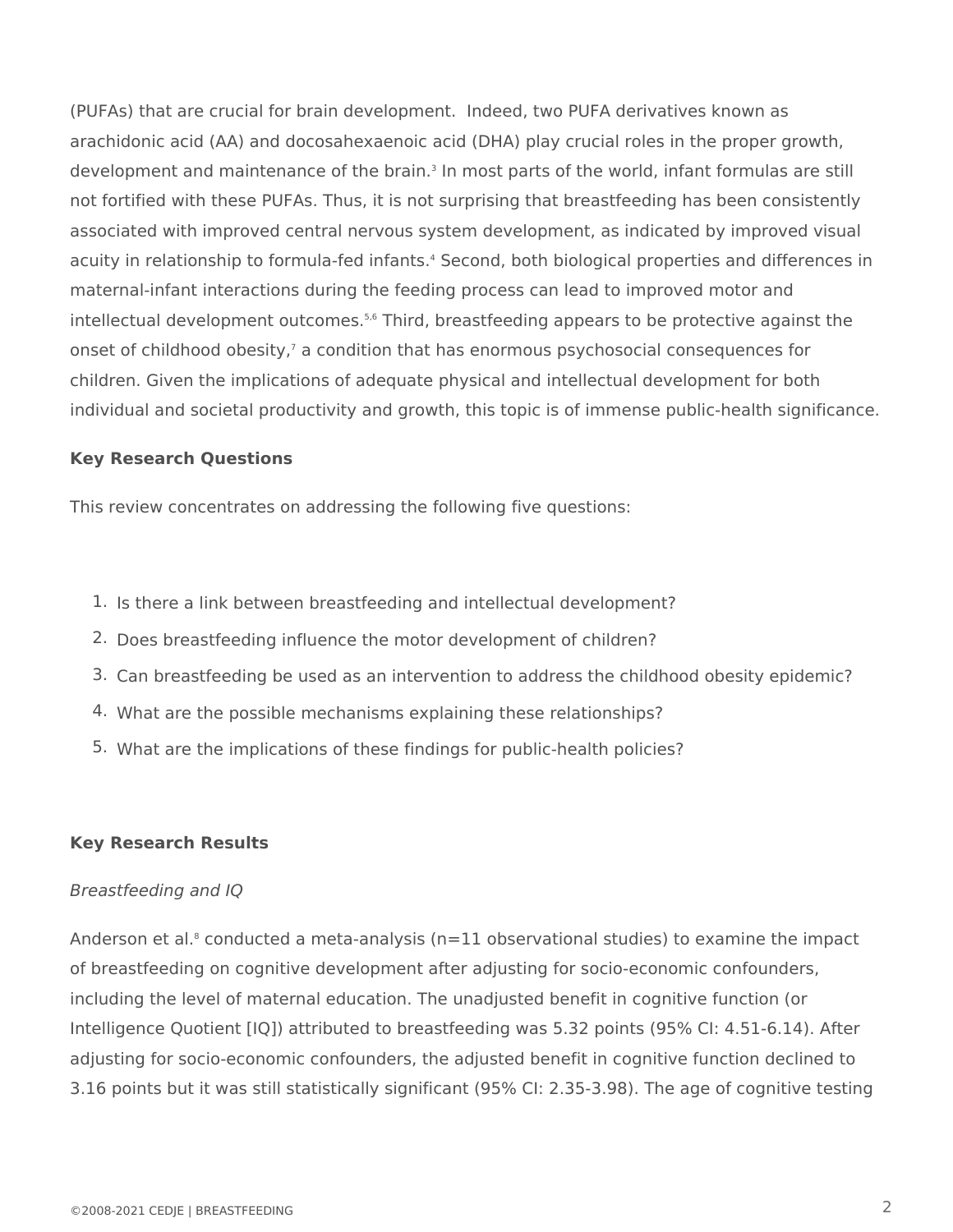ranged from six months to 15 years. These cognitive differences between breastfed and formulafed infants were detected as early as two to 23 months of age and remained stable at subsequent ages. An interesting finding from this meta-analysis is that premature infants appeared to benefit more intellectually from breastfeeding than normal birth weight infants (5.18 points (95% CI: 3.59- 6.77) vs. 2.66 points (95% CI:2.15-3.17)). These findings are very consistent with those from Lucas et al.<sup>9</sup> who randomly assigned premature babies to be tube-fed formula or human milk. Findings are also consistent with the multi-country randomized trial conducted by O'Connor et al.<sup>10</sup> who found that supplementing infant formula with PUFAs (AA and DHA) was clearly beneficial for the visual and mental development of infants born prematurely, but not for infants born at term. The biological plausibility of this finding is high, as DHA and AA accretion in the fetus occurs until the last trimester of pregnancy.<sup>8,10</sup>

#### *Breastfeeding and motor development*

Although studies have consistently shown a positive relationship between breastfeeding and intellectual development, few studies have examined the association between infant feeding method and motor development. This is perhaps because in well-nourished populations, infants' motor development has not been identified as a useful predictor of intellectual function later in life. However, in malnourished populations motor development may be a useful predictor of subsequent human function.<sup>5</sup> A study conducted in Denmark<sup>6</sup> found a positive relationship between breastfeeding duration and an earlier ability to crawl and perform the "pincer grip" after adjusting for potential confounding variables. Data derived from two randomized trials with primiparous women from Honduras, one based on low birth weight and the other on normal birth weight infants, show that infants who were exclusively breastfed for six months (vs. four months) began to crawl earlier.<sup>5</sup> In addition, the normal birth weight trial showed that babies who were exclusively breastfed for six months were significantly more likely to be walking by one year compared with those who were exclusively breastfed for four months (60% vs. 39%).

#### *Breastfeeding and childhood obesity*

Dewey<sup>7</sup> has recently reviewed the literature on this topic and concluded that breastfeeding is likely to be associated with a reduction in the risk of child obesity to a moderate extent. Dewey reviewed 11 observational studies with adequate sample sizes and with children's obesity data beyond three years of age. Only one of the studies was longitudinal and all were conducted in industrialized nations in North America, Europe, Australia and New Zealand. Of these 11 studies,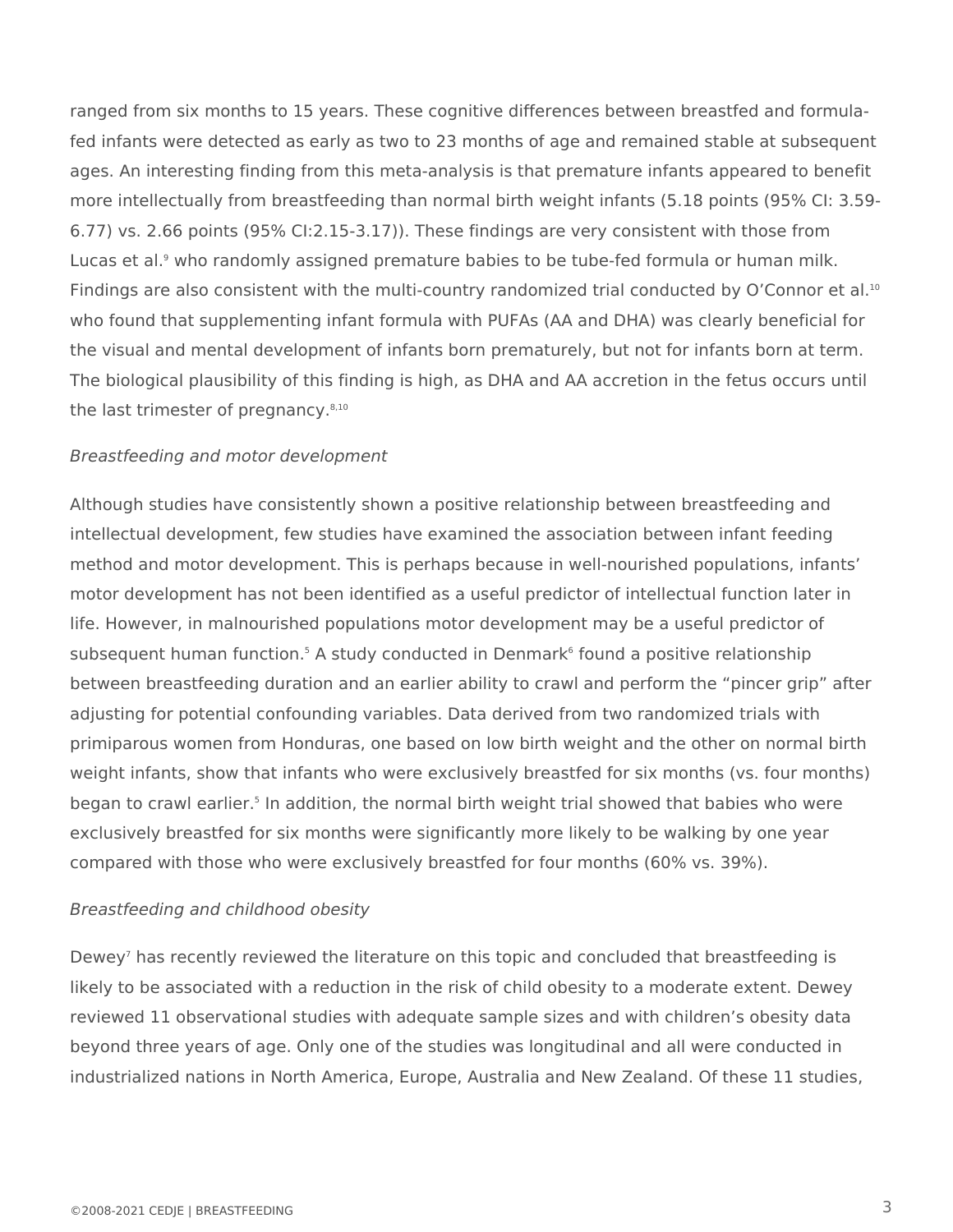eight showed an inverse relationship between breastfeeding and child obesity after controlling for potential confounders. The three studies where such an association was not documented lacked data on the exclusivity of breastfeeding. Since Dewey's review was published, two additional studies have been published with somewhat inconsistent results,<sup>11,12</sup> although both studies lacked a clear definition of exclusive breastfeeding. These two studies highlight the need for more research in developing country populations and among ethnic minorities in developed countries. Although much work remains to be done in this area, particularly regarding the need for welldesigned longitudinal studies that allow for a clear description of different breastfeeding modalities, the preponderance of the epidemiological evidence strongly suggests a link between breastfeeding and the prevention of obesity in childhood and adolescence. The biological plausibility of these findings is also strong. First, individuals who were breastfed have a leptin profile that may promote adequate appetite regulation and less fat deposition. With regards to appetite regulation, Pérez-Escamilla et al.<sup>13</sup> showed that Honduran babies adjusted their milk intake volume in inverse proportion to the energy density of their mother's breast milk. It has also been proposed that the reason that the milk fat content toward the end of the feeding episode (i.e. "hind milk") is higher than at the start ("fore milk") of the episode is that it signals to the baby that the feeding episode is coming to an end. Obviously, formula-fed babies are not exposed to such "physiological signalling," as the fat concentration in formula remains constant throughout the feeding episode. A corollary of this is that among formula-fed babies, it is the caretaker and not the infant who controls the child's caloric intake. Second, breastfed babies gain less weight than formula-fed infants during the first year of life. Third, formula-fed babies have higher insulin levels circulating in their bloodstream as a result of the higher protein content in infant formula, which in turn may stimulate a higher deposition of fat stores. Fourth, it is possible that breast milk influences the development of a taste receptors profile that can foster a preference for lower energy diets later in life. We are still far from having conclusive evidence regarding the biological mechanism(s) that may explain a link between breastfeeding and the prevention of obesity. Clearly, these research efforts will require the establishment and funding of strong multidisciplinary partnerships involving biological, medical, public-health and behavioural researchers.

### **Conclusions**

There is substantial evidence to support a possible link between breastfeeding and the psychosocial development of children. Breastfeeding has consistently been associated with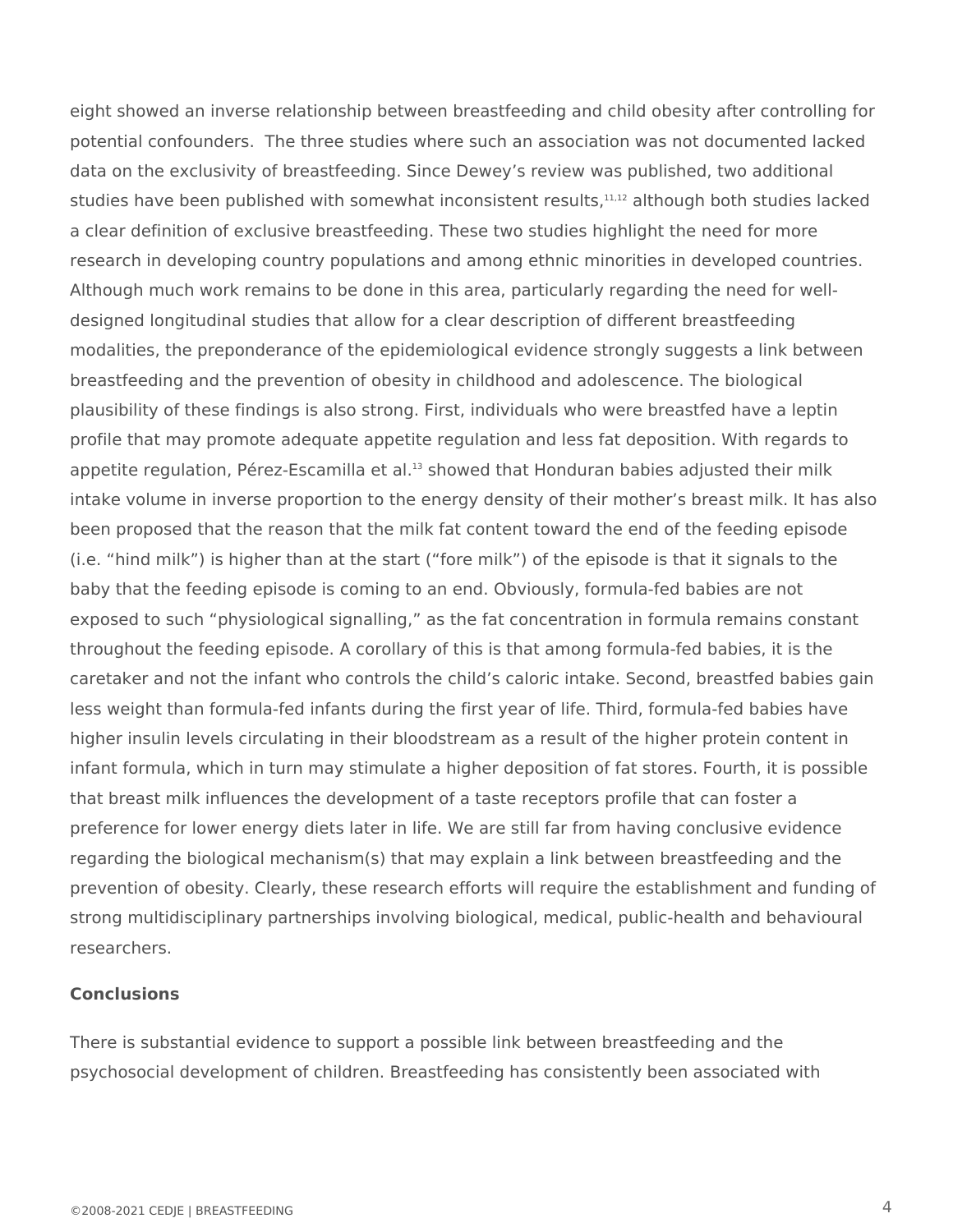improved cognitive scores and is likely to be able to prevent the onset of childhood/adolescent obesity, a condition that can seriously harm the child's self-esteem and overall psychosocial development. The biological plausibility of the intellectual development findings is high as: a) human milk contains bioactive compounds that are not typically present in infant formulas and are essential for optimal central nervous system development; and b) the mother-infant interaction during the feeding process can be substantially different for breastfed and formula-fed infants. Likewise, the obesity prevention findings are plausible, as individuals who were breastfed babies may have been "programmed" early in life to be able to regulate their appetite better and have more optimal fat deposition patterns.

#### **Implications**

The findings summarized in this review have major policy implications, as they strongly suggest that investing in breastfeeding promotion is likely to lead not only to improved physical health but also to improved intellectual and psycho-emotional outcomes. Findings also indicate the need for funding further research in this area. In particular, we need to conduct well-designed longitudinal studies to find out if breastfed babies actually end up: a) performing better in school; b) having better psychosocial development, including improved self-esteem, and less aggressive behaviours; and c) being more productive members of society, and if so, how much of this effect is related to brain stimulation vs. morbidity prevention effects of breastfeeding. Furthermore, we need to improve our understanding of whether breastfeeding leads to better infant motor development, and if so, what are the implications for human function later in life. Once we answer these questions, then we will truly have a complete appreciation of the findings included in this review.

#### **References**

- 1. Heinig MJ. Host defense benefits of breastfeeding for the infant. Effect of breastfeeding duration and exclusivity. *Pediatric*  2001;48(1):105-123. *Clinics of North America*
- 2. Anderson GC, Moore E, Hepworth J, Bergman N. Early skin-to-skin contact for mothers and their healthy newborn infants. *Cochrane Database of Systematic Reviews* 2003;(2):CD003519.
- 3. Crawford MA. The role of essential fatty-acids in neural development: implications for perinatal nutrition. *American Journal*  1993;57(3):S703-S710. *of Clinical Nutrition*
- 4. Birch EE, Birch DG, Hoffman DR, Uauy R. Dietary essential fatty-acid supply and visual-acuity development. *Investigative*  1992;33(11):3242-3253. *Ophthalmology and Visual Science*
- 5. Dewey KG, Cohen RJ, Brown KH, Rivera LL. Effects of exclusive breastfeeding for four versus six months on maternal nutritional status and infant motor development: results of two randomized trials in Honduras. *Journal of Nutrition* 2001;131(2):262-267.